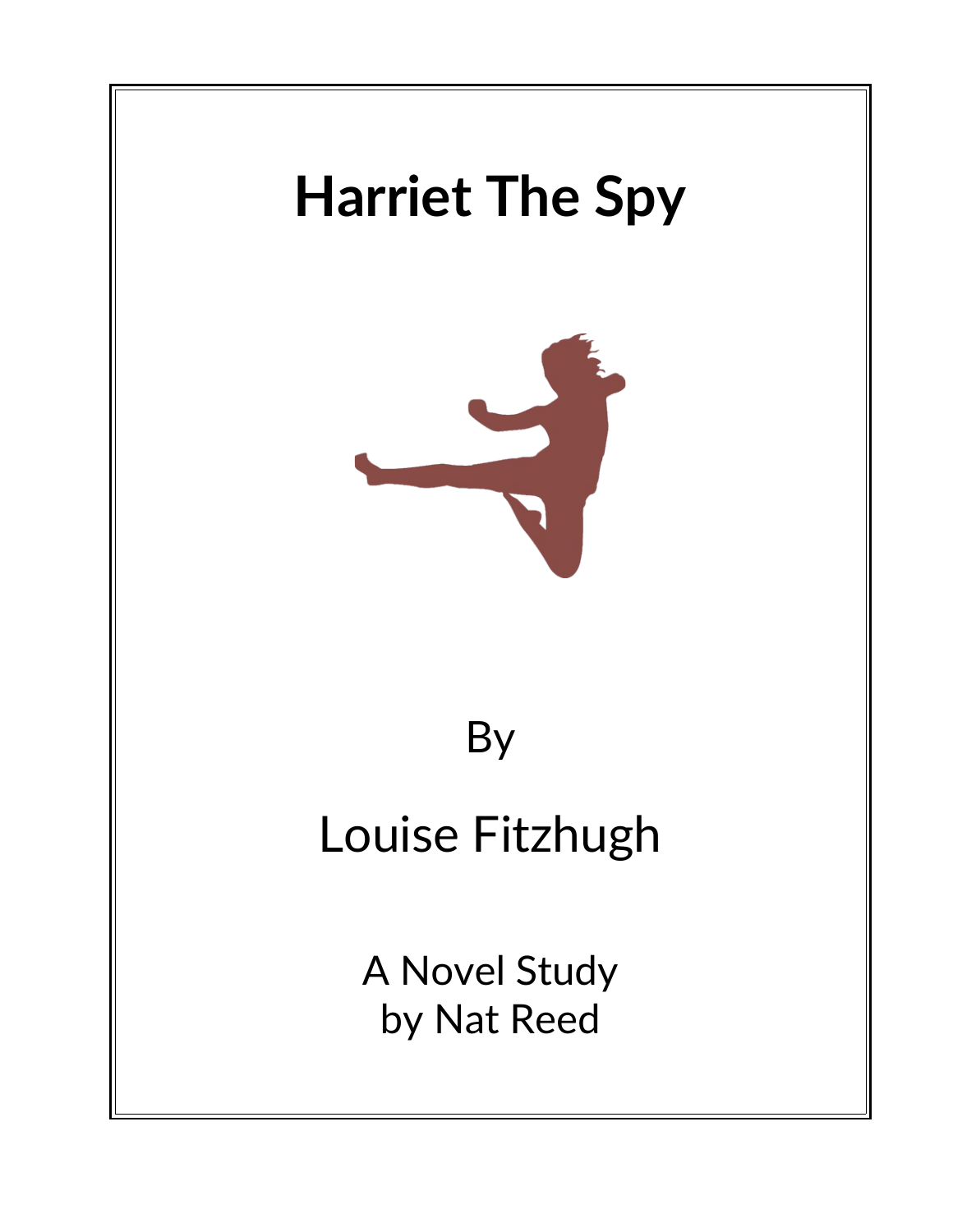*By Louise Fitzhugh*



**Table of Contents**

| <b>Suggestions and Expectations</b> | 3  |
|-------------------------------------|----|
|                                     |    |
| List of Skills                      | 4  |
|                                     |    |
| Synopsis / Author Biography         | 5  |
|                                     |    |
| <b>Student Checklist</b>            | 6  |
| Reproducible Student Booklet        |    |
| Answer Key                          | 80 |
|                                     |    |

**About the author:** Nat Reed was a member of the teaching profession for more than 35 years. He was a full-time instructor at Trent University in the Teacher Education Program for nine years. For more information on his work and literature, visit [novelstudies.org.](http://www.novelstudies.org/)

> Copyright © 2013 Nat Reed Revisions Completed in 2021 All rights reserved by author. Permission to copy for single classroom use only. Electronic distribution limited to single classroom use only. Not for public display.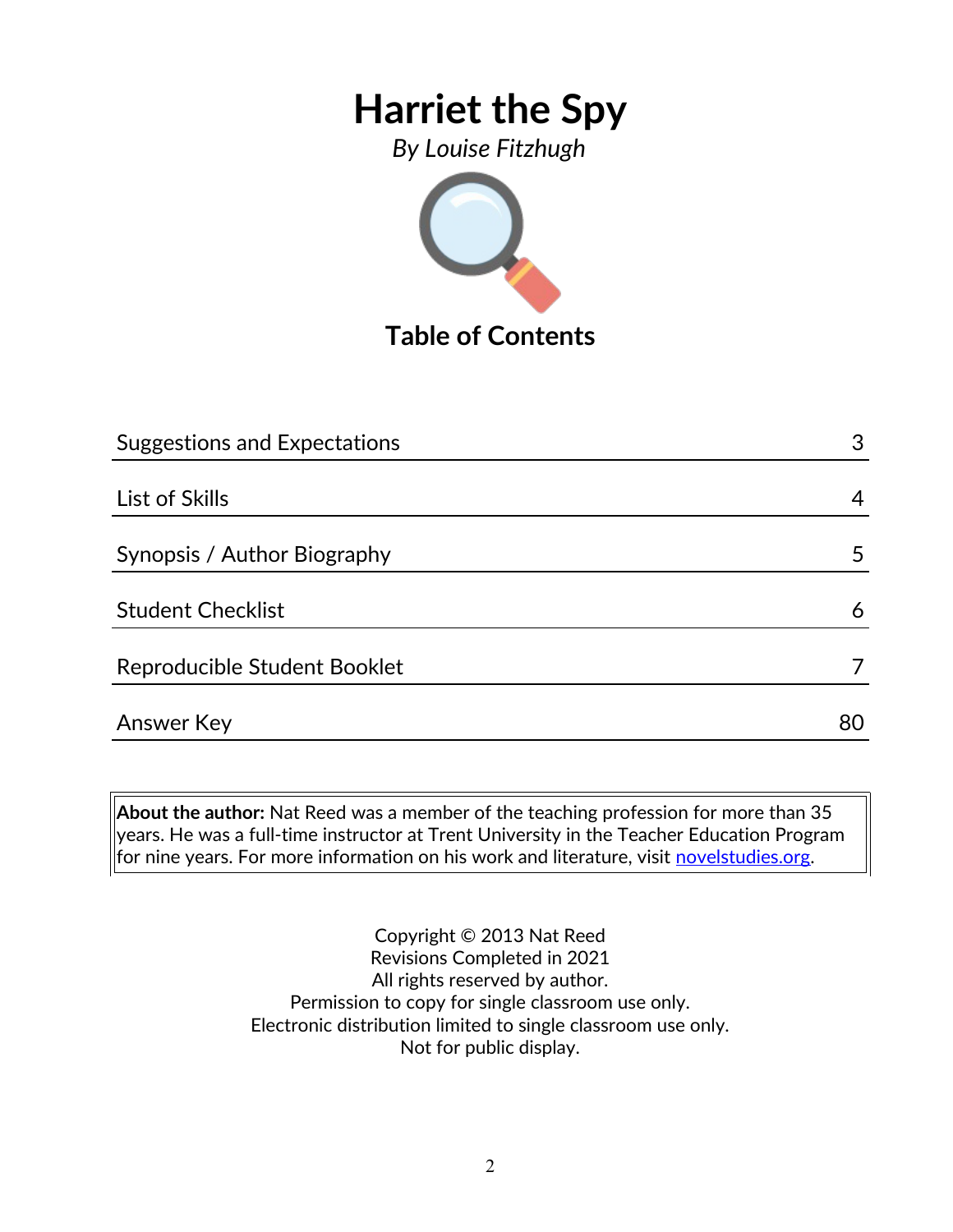*By Louise Fitzhugh*



### **Suggestions and Expectations**

This 86 page curriculum unit can be used in a variety of ways. Each chapter of the novel study focuses on <u>one</u> or <u>two</u> chapters of **Harriet the Spy** and is comprised of these activities:

- 1. Before You Read
- 2. Vocabulary Building
- 3. Comprehension Questions
- 4. Language and Extension Activities

A **portfolio cover** (p.7) as well as a **Checklist** (p.6) are included so that students may track of their completed work.

**Every activity need not be completed by all students.** 

### **Links with the Common Core Standards (U.S.)**

Many of the activities included in this curriculum unit are supported by the Common Core Standards. For instance the *Reading Standards for Literature, Grade 5*, makes reference to

a) determining the meaning of words and phrases. . . including figurative language;

b) explaining how a series of chapters fits together to provide the overall structure;

c) compare and contrast two characters;

d) determine how characters … respond to challenges;

e) drawing inferences from the text;

f) determining a theme of a story . . . **and many others.**

**Themes** and **topics** which may be taught in conjunction with the novel include honesty, responsibility and respect, the need for love and belonging, the importance of friends and family, perseverance and personal growth, overcoming difficulty.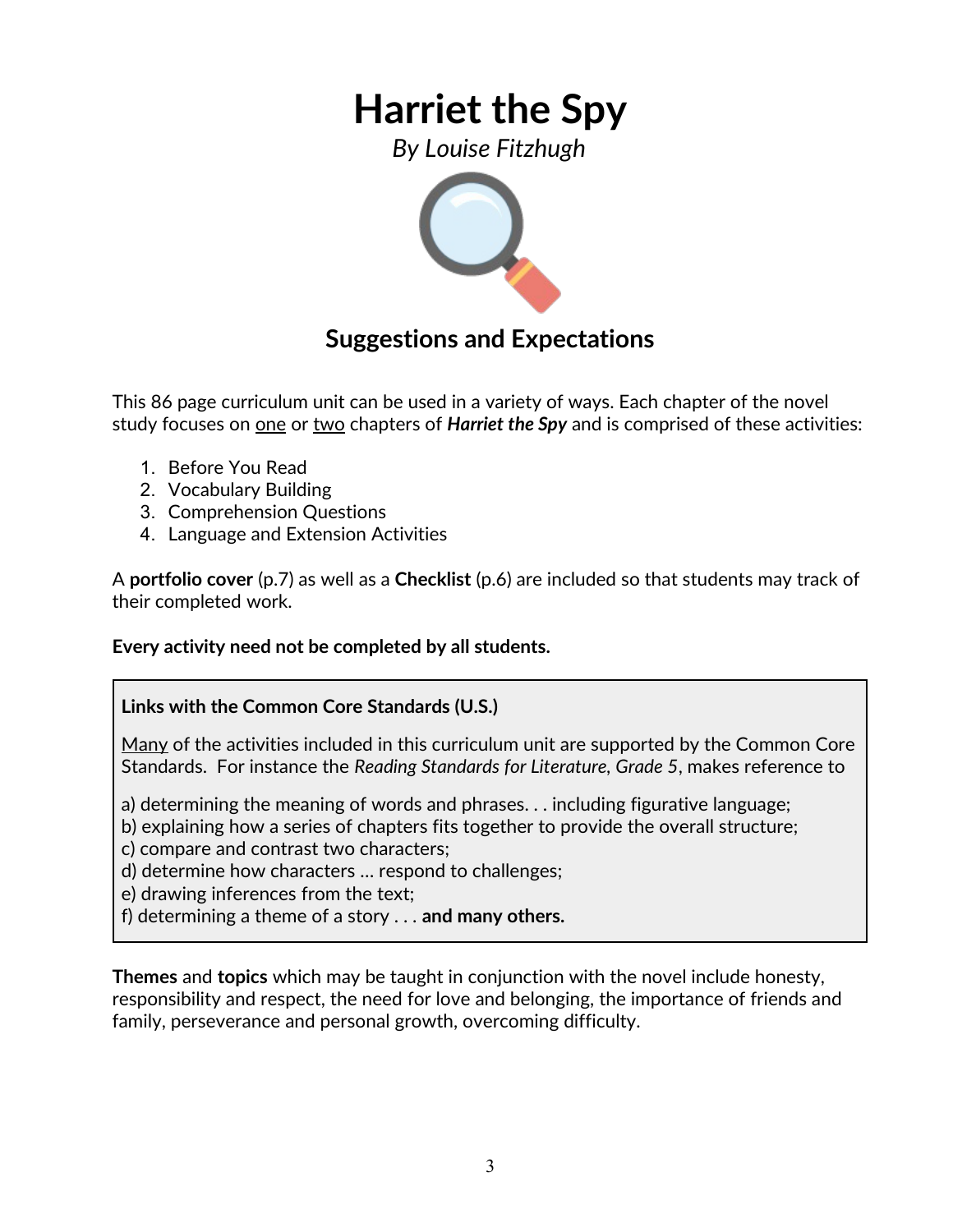*By Louise Fitzhugh*

## **List of Skills**

#### **Vocabulary Development**

- 1. Locating descriptive words/phrases 8. Use of singular / plural nouns
- 2. Listing synonyms/homophones 9. Listing compound words
- 3. Identifying/creating *alliteration* 10. Identifying parts of speech
- 
- 
- 
- 

#### **Setting Activities**

1. Summarize the details of a setting

#### **Plot Activities**

- 
- 2. Identify conflict in the story 4. Five W's Chart

#### **Character Activities**

- 
- 

#### **Creative and Critical Thinking**

- 
- 
- 3. Write a letter to a friend **7.** Write a book review
- 4. Complete an Observation Chart 8. Complete a KWS Chart

#### **Art Activities**

- 
- 
- 
- 
- 
- 4. Use of capitals and punctuation 11. Determining alphabetical order
- 5. Identifying syllables 12. Identification of root words
- 6. Identify *anagrams* 13. Identify/create *similes*
- 7. Identify *personification* 14. Identification of a *cliffhanger*

- 1. Complete a *time line* of events 3. Identify the climax of the novel
	-
- 1. Determine character traits 3. Relating personal experiences
- 2. Protagonists 4. Comparing two Characters
- 1. Research 6. Conduct an interview
- 2. Write a newspaper story 6. Write a description of personal feelings
	-
	-
- 1. A Storyboard 3. Design a cover for the novel
- 2. Create a collage 4. Design a brochure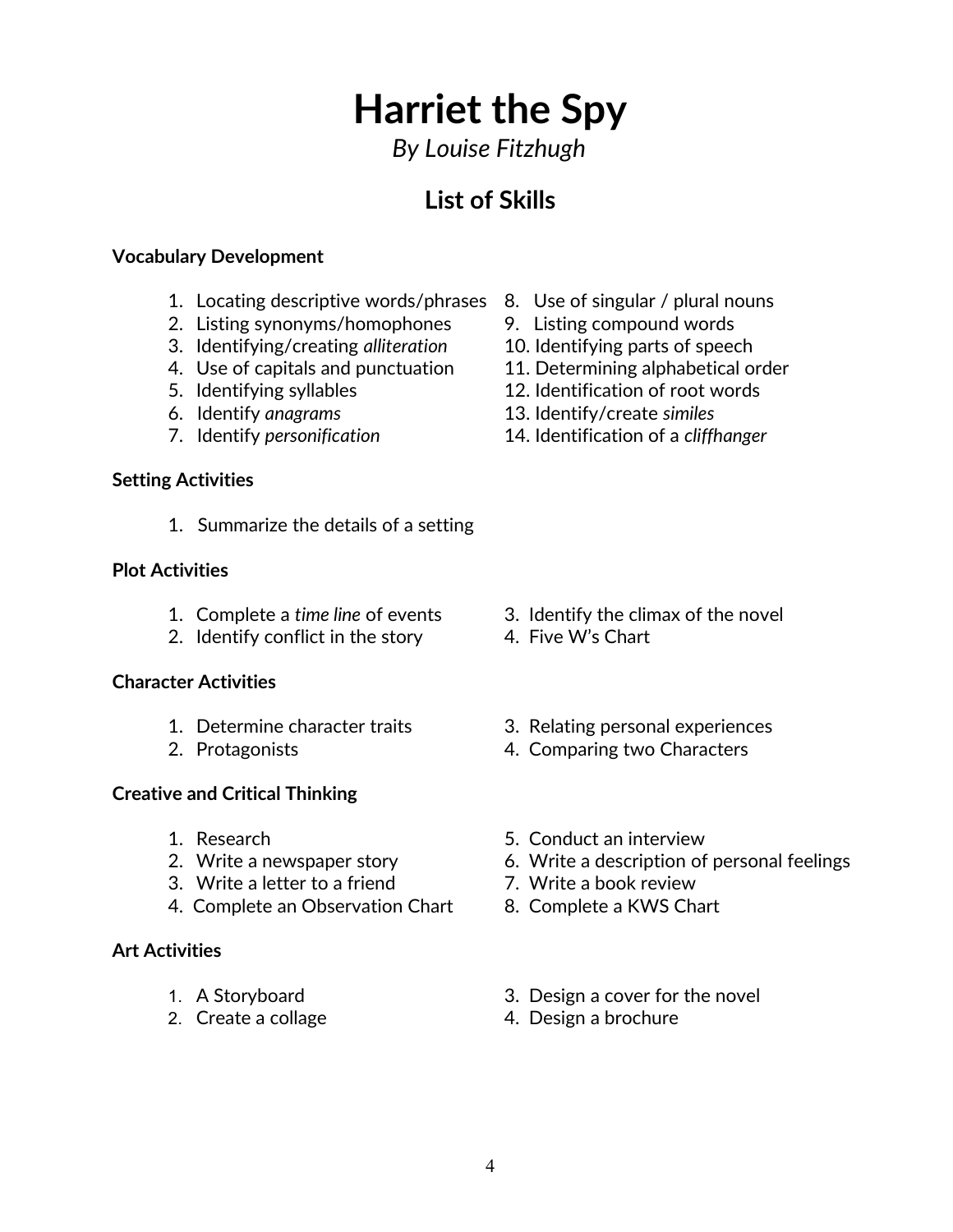*By Louise Fitzhugh*



**Synopsis**

 Harriet M. Welsch is a spy. She's staked out a spy route, and writes down everything about everyone she sees - including her classmates and her best friends - in her notebook.

 Then Harriet loses track of her notebook, and it ends up in the wrong hands. Before Harriet can stop them, her friends have read the always truthful, sometimes awful things she's written about each of them. Will Harriet find a way to put her life and her friendships back together? [The Publisher]

> For a more complete synopsis of this novel please go to the website http://en.wikipedia.org/wiki/Harriet the Spy

#### **Author Biography** *Louise Fitzhugh*

Louise was born in Memphis, Tennessee on Oct. 5, 1928. She graduated from [Barnard College](http://en.wikipedia.org/wiki/Barnard_College) in 1950 and spent most of her adult life in [New York City.](http://en.wikipedia.org/wiki/New_York_City) When her first novel, [Harriet the Spy,](http://en.wikipedia.org/wiki/Harriet_the_Spy) was published in 1964, it was the subject of some controversy because so many characters were far from admirable. It has since become a classic. Harriet the Spy was awarded a New York Times Outstanding Book Award in 1964 and has sold 4 million copies since publication. Two characters from the book, Beth Ellen and Sport, were featured in two of Fitzhugh's later books, The Long



Secret and Sport. Fitzhugh illustrated many of her books and had works exhibited in several New York City art galleries. She died in 1974 of a [brain aneurysm.](http://en.wikipedia.org/wiki/Brain_aneurysm)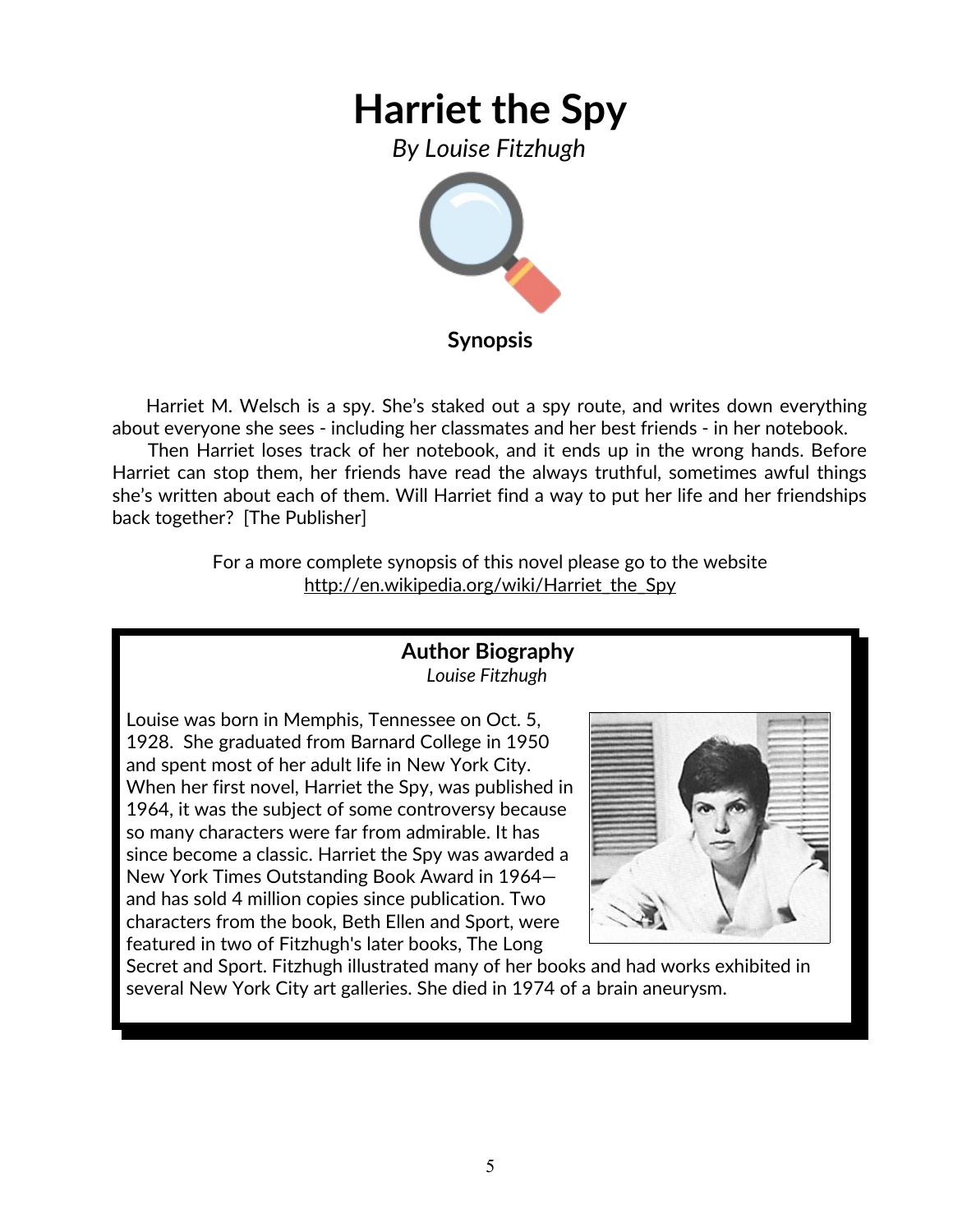*By Louise Fitzhugh*



**Student Checklist**

Student Name

| Assignment | Grade / Level | Comments |
|------------|---------------|----------|
|            |               |          |
|            |               |          |
|            |               |          |
|            |               |          |
|            |               |          |
|            |               |          |
|            |               |          |
|            |               |          |
|            |               |          |
|            |               |          |
|            |               |          |
|            |               |          |
|            |               |          |
|            |               |          |
|            |               |          |
|            |               |          |
|            |               |          |
|            |               |          |
|            |               |          |
|            |               |          |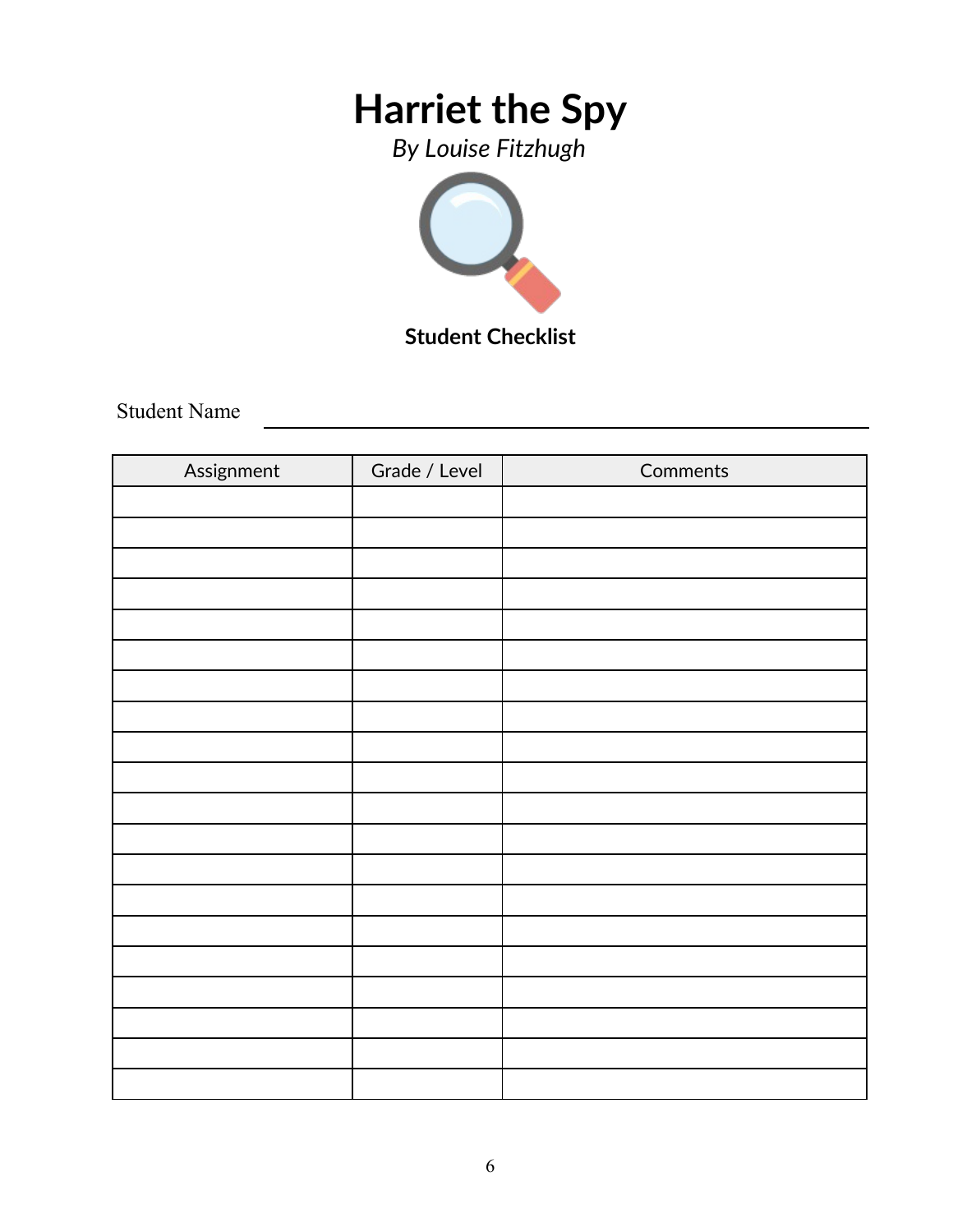

*By Louise Fitzhugh*

Name: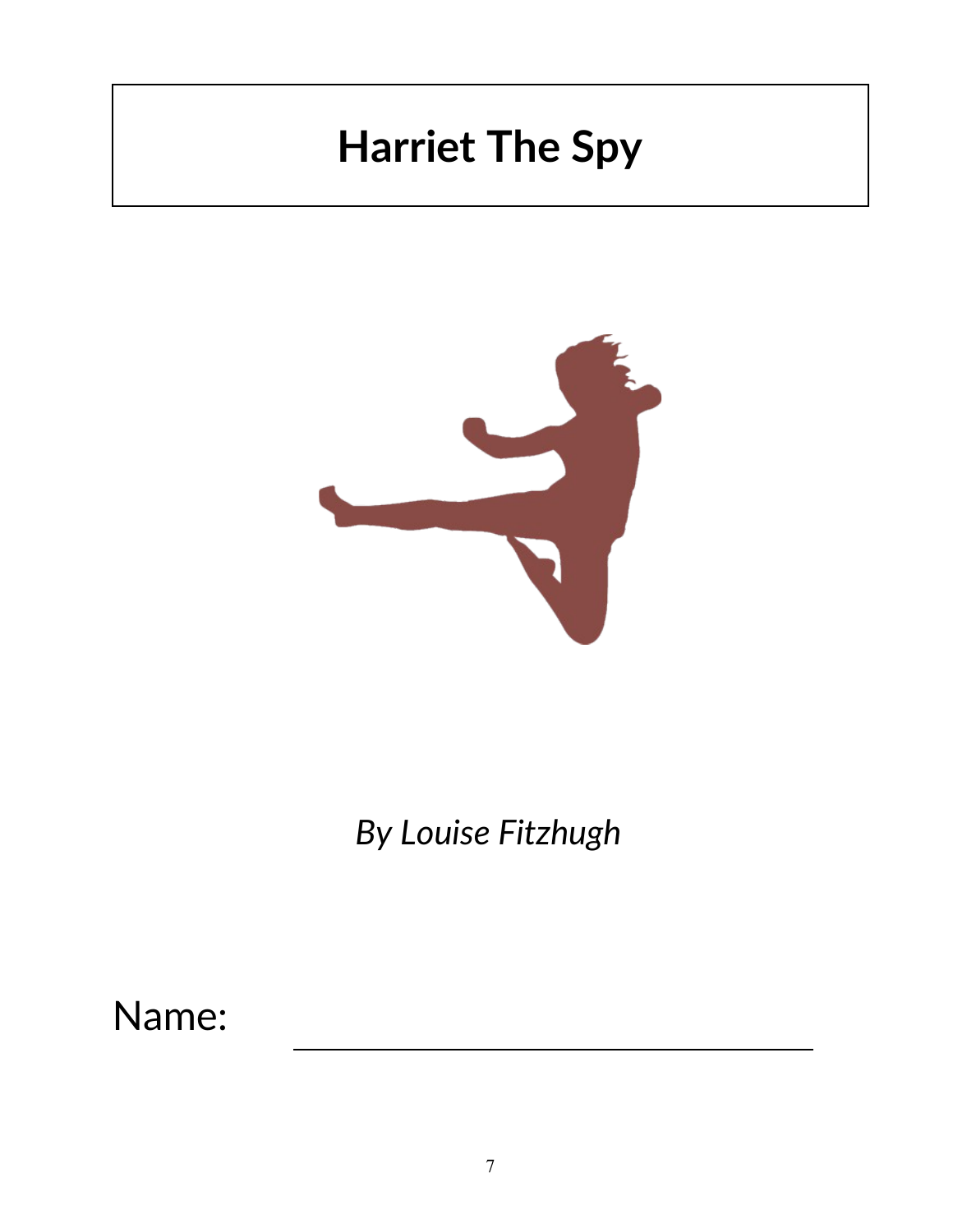*By Louise Fitzhugh* **Chapter 1**



### **Before you read the chapter**:

The **protagonist** in most novels features the main character or "good guy". The protagonist of *Harriet the Spy* is a very unusual eleven-year-old girl, Harriet Welsch, who experiences many incredible adventures as the story unfolds. Think back on some of your favorite characters from past novels you have read or movies you've seen. What do you think makes for an especially interesting **protagonist**?

## **Vocabulary:**

Choose a word from the list to complete each sentence.

| contented  | dedicated    | signified | sedately    | sterniv |
|------------|--------------|-----------|-------------|---------|
| relentless | exasperation | petrified | plaintively | dubious |

- 1. Jordan calmly got up and walked \_\_\_\_\_\_\_\_\_\_\_\_\_\_\_ to the front of the room.
- 2. Most of the gang members were \_\_\_\_\_\_\_\_\_\_\_\_\_\_\_\_ about Marshall's motives.
- 3. Jake felt a strong sense of \_\_\_\_\_\_\_\_\_\_\_\_\_\_\_\_\_\_ after missing the garbage can.
- 4. She had such a such a subset on her face that we hated to disturb her.
- 5. The bell  $\frac{1}{2}$  an end to the game.
- 6. The police detective's pursuit of the fugitive was  $\blacksquare$
- 7. The principal looked \_\_\_\_\_\_\_\_\_\_\_\_\_\_\_\_\_ down at the two little mischief-makers.
- 8. I am absolutely \_\_\_\_\_\_\_\_\_\_\_\_\_\_\_\_\_\_\_\_\_\_ of bats and spiders.
- 9. The little lost lamb cried \_\_\_\_\_\_\_\_\_\_\_\_\_\_\_\_\_ for its mother.
- 10. Most Olympic athletes are \_\_\_\_\_\_\_\_\_\_\_\_\_\_\_\_\_ to their sports.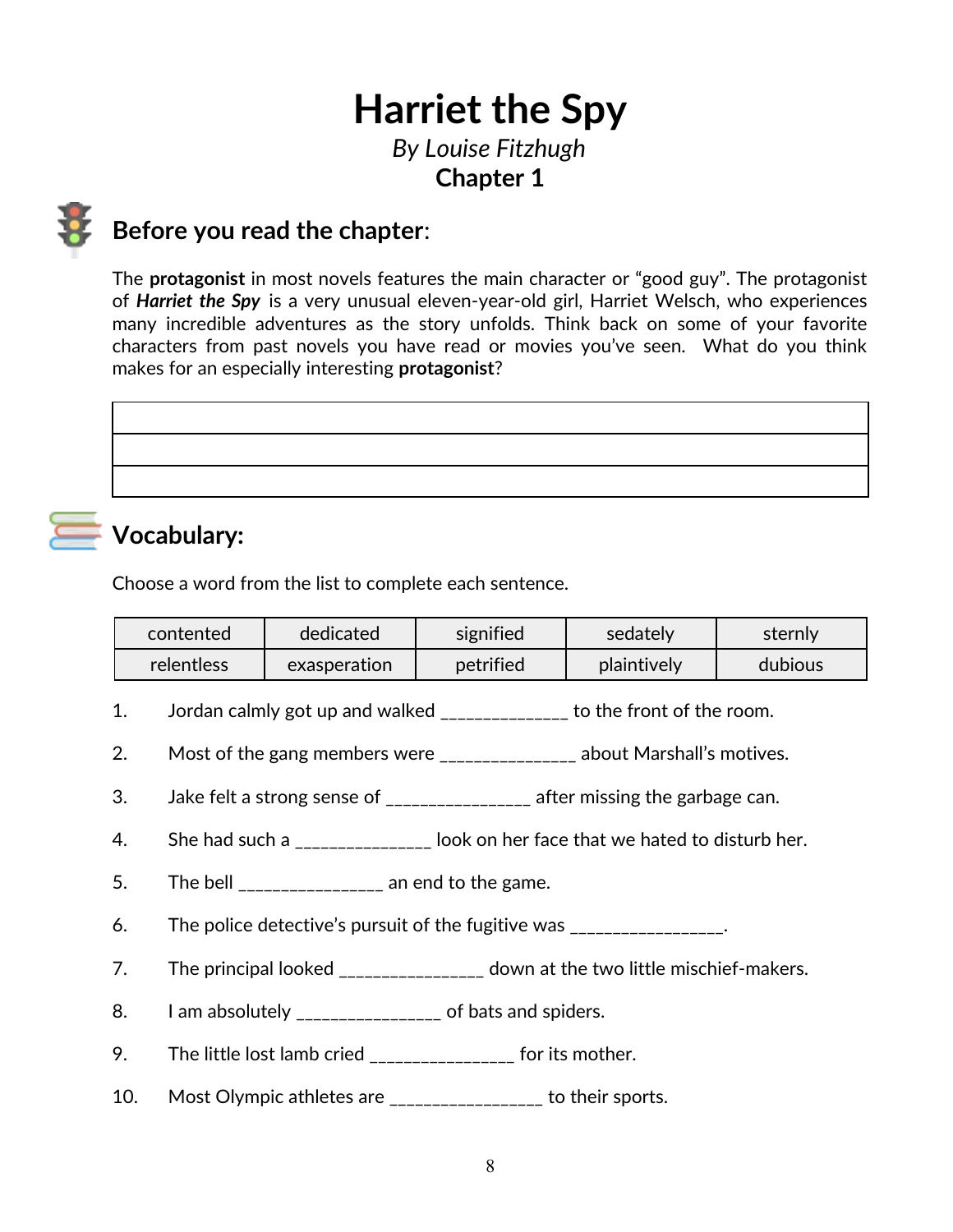

1. What is the **setting** at the start of Chapter One?

2. There are at least three clues as to the fact that Harriet's family is quite rich. What are two clues which lead us to believe the Welsch family is quite well-to-do?

3. The author loves to use **exaggeration** as a way of making her descriptions more interesting. An example from this chapter is: *She just had yards and yards of tweed which enveloped her like a lot of discarded blankets*. When you encounter another example of exaggeration, return to this question and enter the example below.

- 4. What would you say Harriet is obsessed with?
- 5. What was Harriet's impression of Mrs. Golly?
- 6. Why was the visit with Mrs. Golly so unusual for Harriet?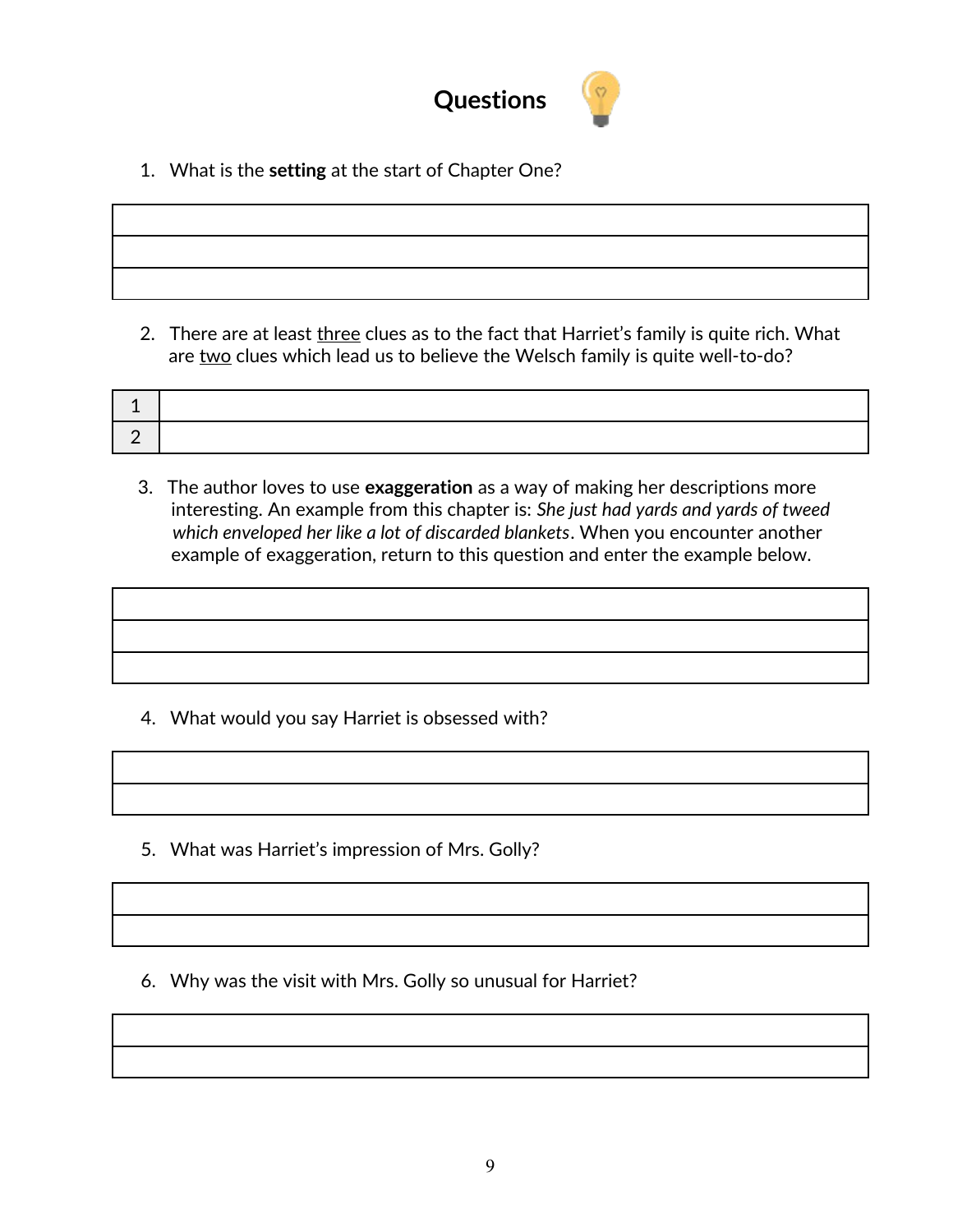7. Ole Golly is a big fan of afternoon tea, quoting Henry James, "There are few hours in life more agreeable than the hour dedicated to the ceremony known as afternoon tea." Complete the following sentence filling in the activity you think would be most agreeable to do as a pleasant pastime:

 *There are few hours in life more agreeable than the hour dedicated to* 

8. Ole Golly advises Sport to try everything at least once. Think of three examples of activities that a person should not try – even once. You may wish to brainstorm ideas with a colleague before responding.

9. What do you think it was that made Ole Golly sad near the end of the chapter? What does the fact that this was the first time that Harriet had ever seen Ole Golly sad tell us about her nurse's personality?

| the control of the control of the control of the control of the control of the control of |  |
|-------------------------------------------------------------------------------------------|--|
|                                                                                           |  |
|                                                                                           |  |
|                                                                                           |  |
|                                                                                           |  |

### **Good to Know**

Harriet's house is described as a three-story **brownstone**. Brownstone is a type of house popular in the city of New York. The stone refers to a type of sandstone quarried from nearby New Jersey. The Manhattan neighborhood of the [Upper West](http://en.wikipedia.org/wiki/Upper_West_Side)  [Side](http://en.wikipedia.org/wiki/Upper_West_Side) retains many brownstones. New York City brownstones are highly desired, and usually cost several million dollars to purchase.

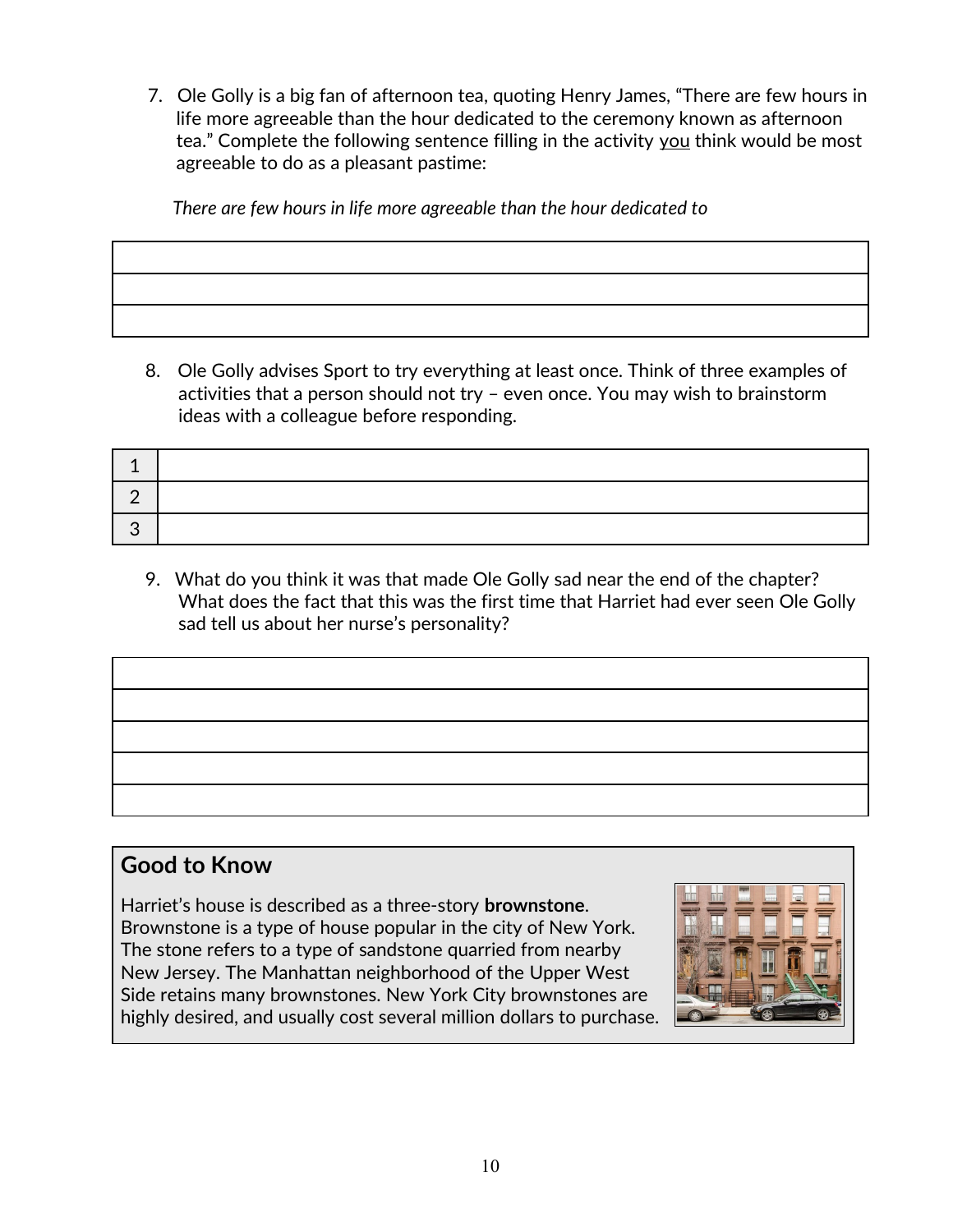## **Language Activities**



### **A***.* **New York, New York**

The actor Robert De Niro described New York City as "the most exciting city in the world". New York City is the most populous city in the United States. Its metropolitan area includes about 20 million people. Located by one of the world's natural harbors the city is comprised of five famous boroughs: [The Bronx,](http://en.wikipedia.org/wiki/The_Bronx) [Brooklyn,](http://en.wikipedia.org/wiki/Brooklyn) [Manhattan,](http://en.wikipedia.org/wiki/Manhattan) [Queens,](http://en.wikipedia.org/wiki/Queens) and [Staten Island.](http://en.wikipedia.org/wiki/Staten_Island) The city is also home to a myriad number of fantastic attractions that will keep the average visitor occupied and mesmerized for days and days.



Using resources in your school library or on the Internet do a further investigation of one of these New York attractions (or one approved by your teacher): **Statue of Liberty, Empire State Building, Staten Island Ferry, Central Park, Brooklyn Bridge, Yankee Stadium, Ellis Island Immigration Museum, Museum of Modern Art, Rockefeller Center, Grand Central Terminal.** Your investigation should uncover at least three fascinating facts about the landmark, as well as an appropriate picture.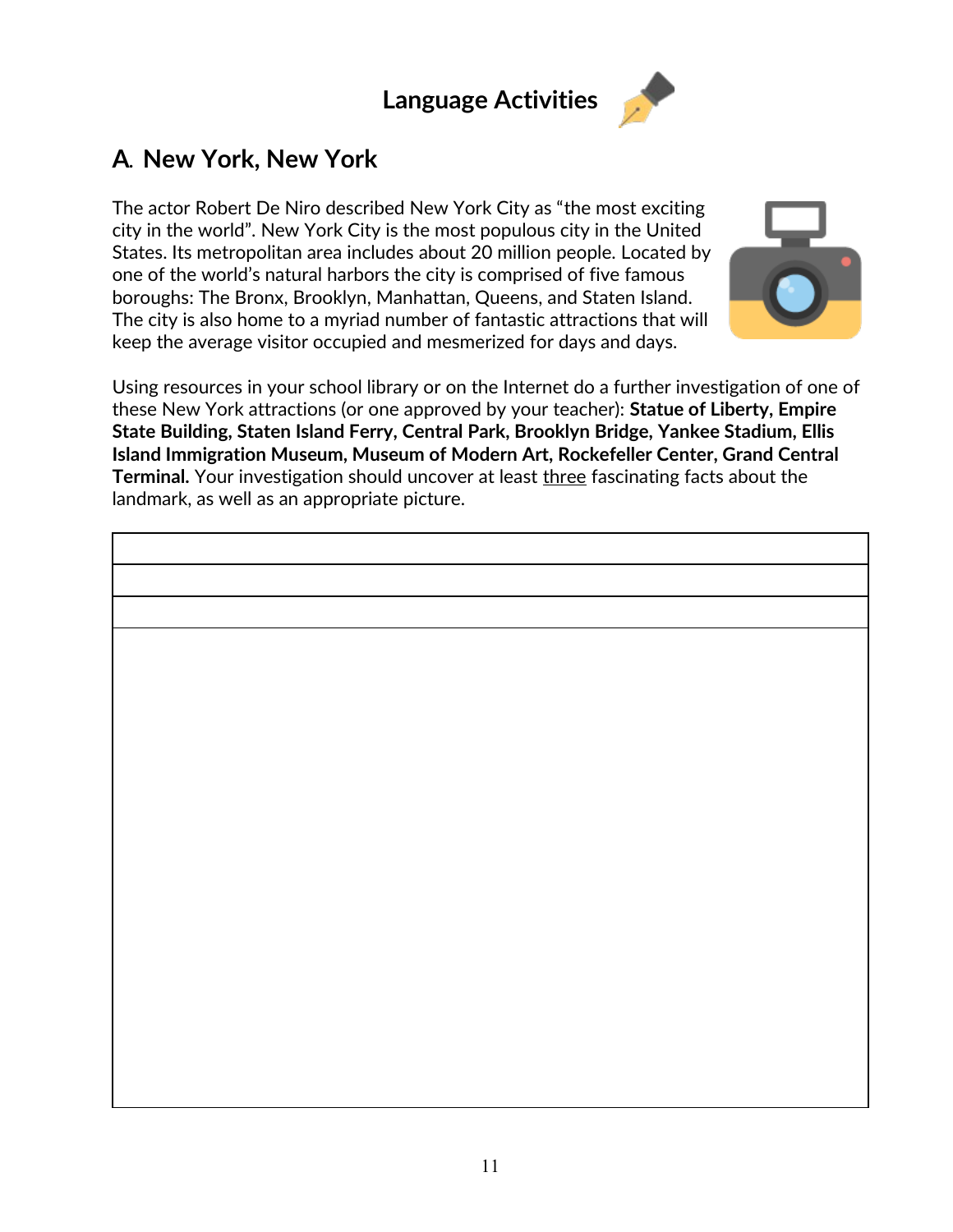**B.** Choose ten words from this chapter with two or more **syllables**. Indicate the syllables by drawing a line between each syllable. **Example**: **good / bye**.

**C***.*<sup>A</sup> **simile** is a comparison using the words "like" or "as". We find an example of this in Chapter One : "She just had yards and yards of tweed which enveloped her like a lot of discarded blankets…" In this example the yards and yards of tweed is compared to a lot of discarded blankets. Invent your own **similes** comparing the following items with something from your imagination:

a) the sound of an old truck making its way up a steep hill

b) the smell of a wet dog

c) your own example

### **Bonus**

Keep your eyes open for another example of a **simile**. When you find one come back to this question and enter it on the lines below.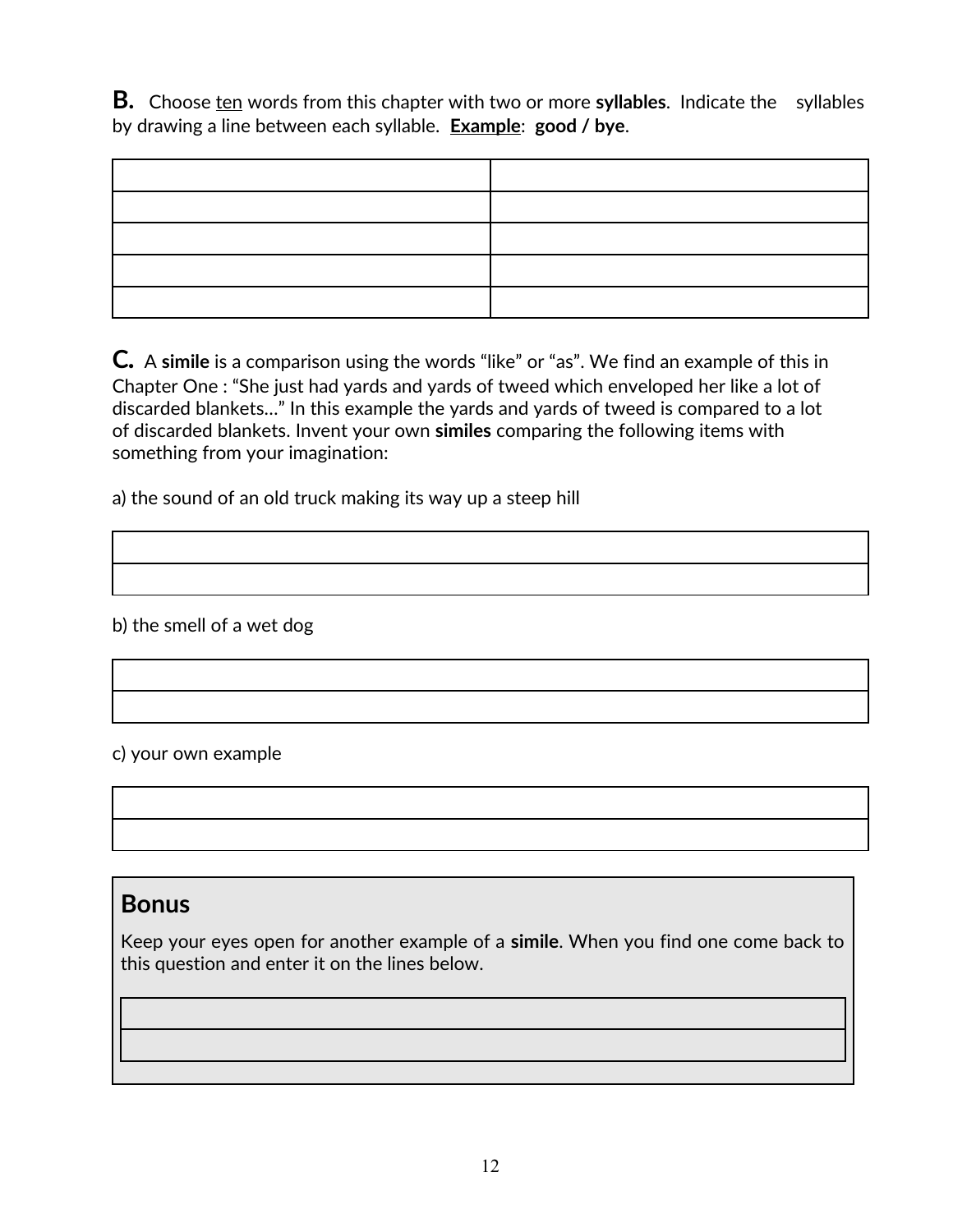## **D. Sequence Chart**

Choose what you consider to be the six most important events in this chapter. In each of the six boxes below list the six events that you have chosen, describing what happened and telling why you consider this to be an essential part of the story.